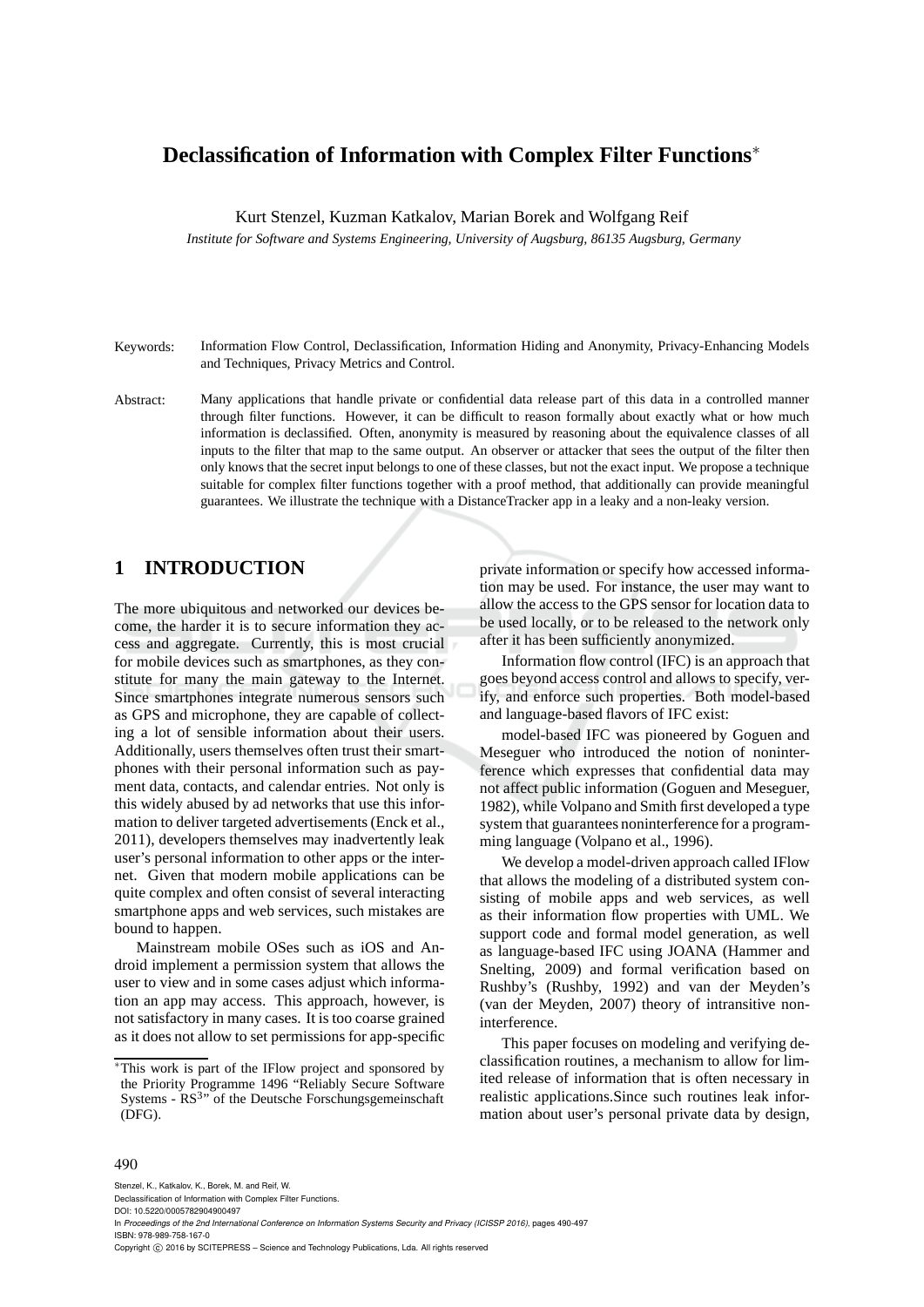verifying their security. Section 2 outlines work related to declassification, and section 3 describes our model-driven approach. Section 4 introduces an example application modeled with our approach. Section 5 presents security properties that must hold for declassification routines, while section 6 shows how such properties can be proven formally. Section 7 concludes this paper.

## **2 RELATED WORK**

Sabelfeld and Sands (Sabelfeld and Sands, 2009) introduce the "What" dimension of declassification by stating

*Partial, or selective, information flow policies regulate what information may be released. [...] Partial release can be specified in terms of precisely which parts of the secret are released, or more abstractly as a pure quantity.*

While they talk about programs in general the idea for declassification or filter functions is the same. A filter function is called with secret (and possibly additional public) inputs and computes a public output. An observer or attacker sees the output and tries to determine the secret input.

A standard approach is to define equivalence classes on the inputs (Cohen, 1978): Two inputs belong to the same equivalence class if the filter function returns the same output for them. This means the observer only knows that the input belongs to one of the equivalence classes. By reasoning about the size of the classes (the "pure quantity" of the quote) a degree of anonymity can be determined.

The equivalence classes can be determined with type theory (e.g. the PER model (Sabelfeld and Sands, 2001) or abstract interpretation (Giacobazzi and Mastroeni, 2005)), with deductive techniques (e.g. projective logic (Cohen, 1978), pre-/post conditions (Joshi and Leino, 2000) or symbolic execution (Klebanov, 2014)) or bisimulation and model-checking (Backes et al., 2009).

Quantitative information flow analysis tries to determine the number of bits leaked by the filter function based on a probability distribution of the inputs. This can be based on the size of the equivalence classes (Backes et al., 2009), or by computing Shannon entropy (Clark et al., 2007) or min-entropy (Smith, 2011) of the filter function. Usually, a finite input of a fixed size (e.g. three 32-bit integers) is assumed.

A similar approach is differential privacy (Alvim et al., 2011; Chatzikokolakis et al., 2013) that is concerned with the probability that an individual can be identified by, e.g. querying a statistical database that contains anonymized data.

However, precise computations of entropy measures or probabilities are very difficult for complex filter functions that use unbounded loops, complex data types like sequences or floating point arithmetic or complex mathematical operations.

We propose a technique that works for such filter functions by approximating the size of the equivalence classes and adding an additional requirement that there are enough equivalent inputs with enough differences. Therefore, our technique complements others. It will be described in detail in sections 5 and 6.

## **3 THE IFLOW APPROACH**

We present an integrated model-driven approach called IFlow for developing distributed applications consisting of mobile apps and web services with secure information flow. This approach is fully toolsupported and covers every stage of development from creating an abstract model of the application, to the generation of a formal model and deployable code, allowing for checking and verifying information flow properties. The approach is described in detail in (Katkalov et al., 2013). More information can also be found on our website<sup>2</sup>.

The modeling is done using UML extended with a profile specific to our approach. The static view of the application is captured using class diagrams. UML classes represent application components such as mobile apps or web services and are annotated with the respective stereotypes from our UML profile. The dynamic view of the application is represented as UML sequence diagrams, which specify how the application components interact with each other and the user. Declassification routines such as filter or anonymization functions can be expressed using activity diagrams and a simple domain specific language.

Furthermore, the modeler can specify a security policy that defines security domains and their relationships. Those security domains can then be used to annotate elements of the application model in order to express allowed information flows. Using an activity diagram, the modeler may express information flow properties by explicitly allowing or forbidding flows between information sinks and sources

<sup>2</sup>http://isse.de/iflow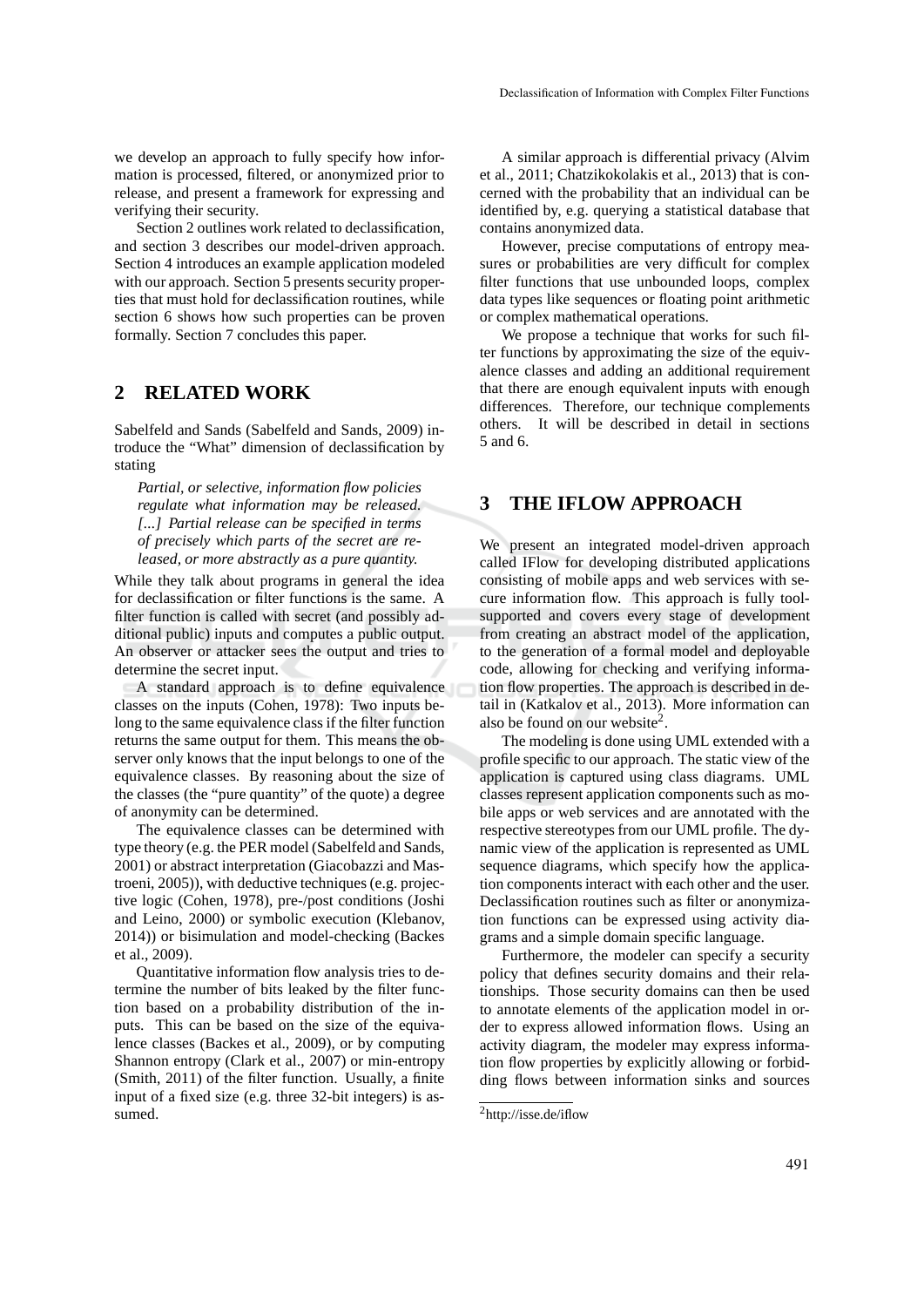(Katkalov et al., 2015). Such properties can then be shown to the users of the application to explain to them how their private information is handled.

The abstract model of the application is used to generate a formal model based on abstract state machines and algebraic specifications. This formal model is used as input for the interactive verifier KIV (Ernst et al., 2014) in order to verify information flow properties such as "information is declassified prior to release" (*intransitive noninterference* properties), security properties of declassification routines such as "information is sufficiently anonymized during declassification", as well as trace properties such as "user is always notified prior to information release" (Stenzel et al., 2014).

The abstract model of the application is also transformed to Java code which can be checked for information flow violations automatically using JOANA (Hammer and Snelting, 2009) w.r.t. information flow properties such as "private information may never leak to a specific information sink" (*transitive noninterference* properties). The developer may extend this generated code with a manual implementation, which is also checked in order to assure information flow security for the final application. The code can then be deployed on actual hardware like Android devices and web servers running Java.

Several model-driven approaches to information flow security exist, e.g., (Seehusen, 2009), (Heldal et al., 2004), or (Ben Said et al., 2014). However, none of those approaches consider information flow security on the code level, nor do they allow for modeling and verifying declassification routines.

#### **4 EXAMPLE:** *DistanceTracker*

The *DistanceTracker* is a smart phone app modeled with our approach. $3$  The idea is that the user starts GPS tracking before jogging or walking, and the smart phone records periodically the current position. When the user stops tracking the app computes the covered distance using the GPS positions and uploads the result to a server, e.g. for comparison with other users. The main privacy property of the app is that the location of the user remains secret, i.e. no GPS position is uploaded to the server.

In our approach components like an app or a server and data are modeled with a UML class diagram. Figure 1 shows the app DistanceTracker and the data involved. A GPS position GPSPos consists of the latitude and longitude in degrees and a



Figure 1: Class Diagram for the DistanceTracker app.

Distance object containing the distance in meters, the username, and additional info (like the app version) is uploaded to the server. Domains are annotated with curly brackets (except *ordered* which denotes a UML sequence).



Figure 2: Behavior of the DistanceTracker app.

The behavior of the app is modeled with a UML sequence diagram (see figure 2). The app communicates with the user and the server TrackerService. The first part of the alternate starts tracking and the second part shows the behavior when tracking is stopped. No. 12 contains the call to the filter function calcDist that computes the covered distance and will be described in detail below. Then the user

<sup>3</sup>The full model can be found on our web page as the "Distance Tracker with a complex filter function" case study.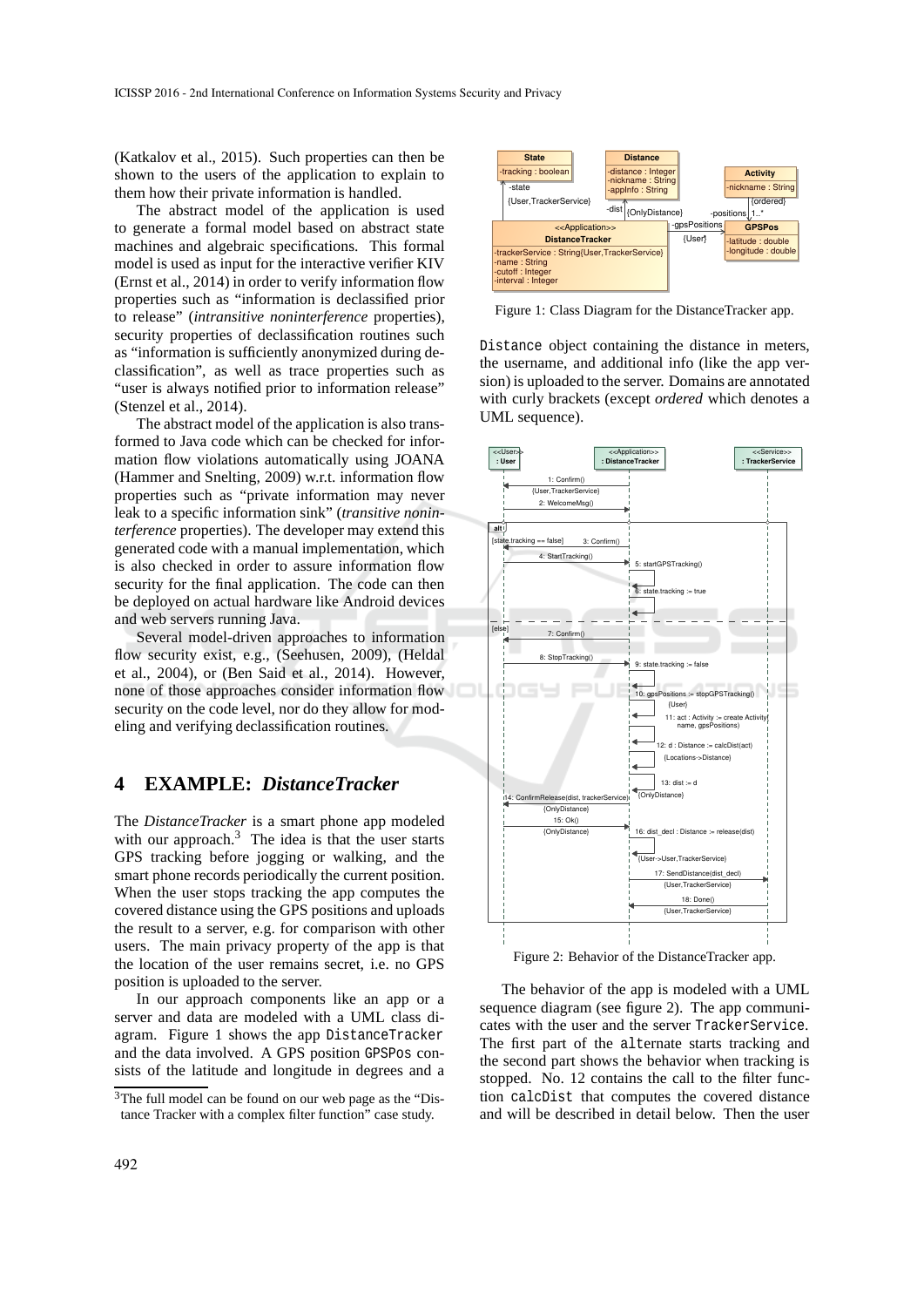is asked to release the distance (No. 14 and 15), and finally the result is uploaded to the server (No. 17). Domains are again annotated in curly brackets.

The {User} domain is the most secret domain and the GPS positions are annotated with this domain (No. 10 in the sequence diagram). The data uploaded to the server has the most public domain {User,TrackerService} (No. 17). Since there exists an information flow from {User} to {User,TrackerService} (the covered distance depends on the GPS positions) the result must be declassified. In the example two declassifications take place. First, the filter function calcDist declassifies from {User} to {OnlyDistance} via the declassification domain {Locations->Distance}. Then, after user confirmation the distance is further declassified to {User,TrackerService} via the domain {User- >User,TrackerService} (No. 16 in the sequence diagram). Here, no further filtering takes place, i.e. release is the identity operation.



Figure 3: Main Filter Function: calcDist.

Figure 3 shows the filter function calcDist modeled in our domain-specific language MEL. The input is an Activity object (see figure 1), the output a Distance object. The main part is a for-loop that iterates over the list of GPS positions and sums up

the distance. The actual computation of the distance between two positions is done by the distance operation (see figure 4). Finally, the resulting object is created by the prepareResult operation (figure 5).



Figure 4: Auxiliary Filter Function: distance.



Figure 5: Auxiliary Filter Function: prepareResult.

The distance operation (figure 4) to compute the distance between two points on earth given by degrees uses the so called *Haversine formula* since we are on the surface of a sphere. Note that it is not possible to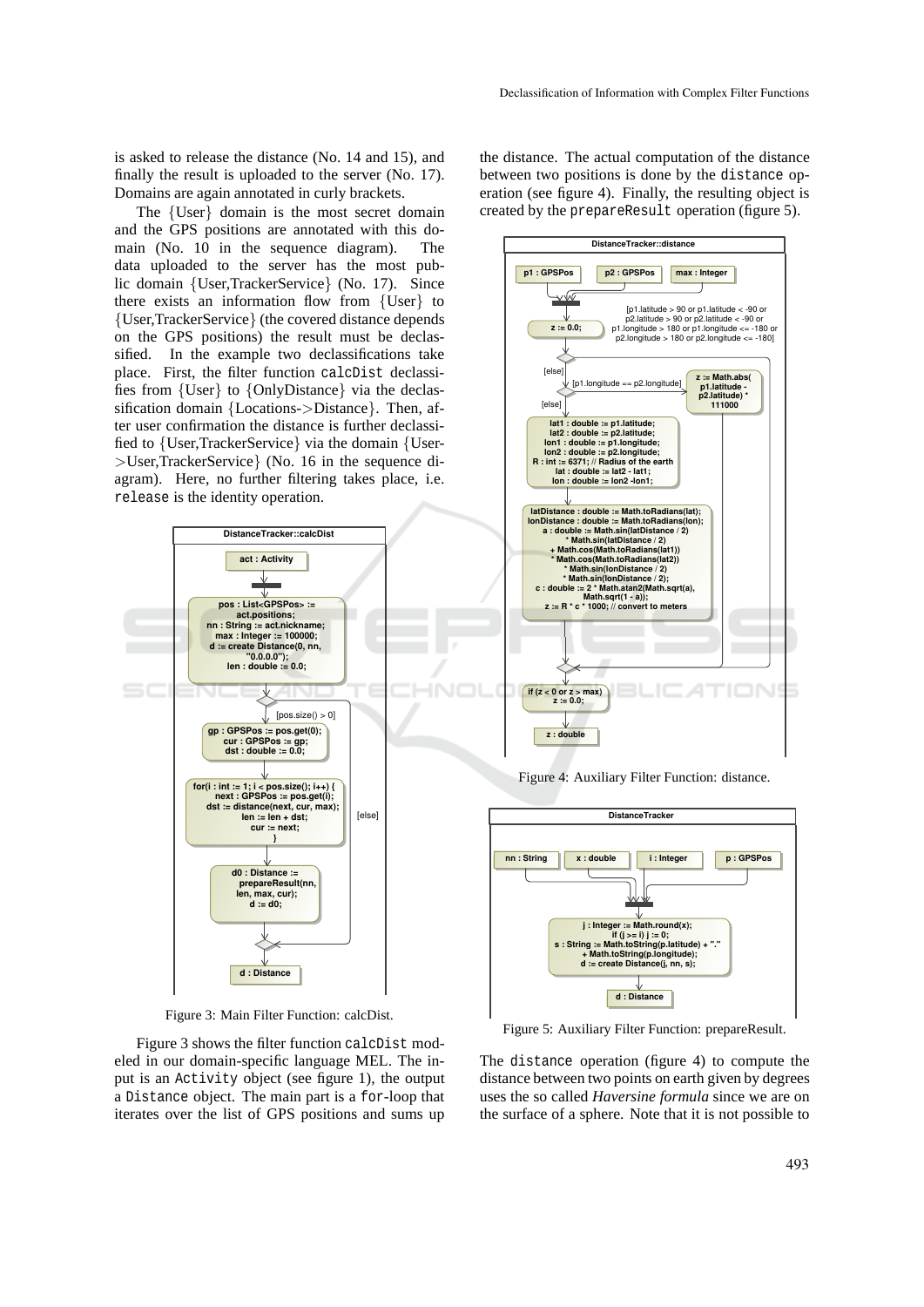assume a flat surface without further ado because the distance between longitudes depends on the the latitude. (E.g. about 111 km at the equator, 78 km at 45 degrees north, and 0 at the north pole. The Haversine formula still is an approximation because the earth is not a perfect sphere.) Additionally, the distance operation includes a check that the coordinates are valid, a shortcut if the longitudes of the two points are equal and a cutoff if the distance is too large (assuming that something must be wrong).

PrepareResult rounds the double value to integer and creates the Distance object. For demonstration purposes it also contains a severe information leak: The last GPS position is encoded as a string Math.toString(p.latitude) + "." + Math.toString(p.longitute) and stored in the appInfo field of the Distance object. This means the user's last position is uploaded to the server which violates the privacy requirement mentioned at the beginning.

Next we will discuss properties of the filter function.

# **5 PROPERTIES OF FILTER FUNCTIONS**

This filter function serves as an example of a complex operation because it contains an unbounded loop, uses complex data types (strings and doubles) and complex mathematical operations like toRadians, sinus, cosinus and square root. Probably quantitative information flow analyses will fail for this example.

We want to reason formally about (the sizes of) the equivalence classes of all inputs that map to the same output using first-order logic. In the following, we will use  $f(x) = out$  to denote a filter function  $f(x) = in$ with one input (just for simplicity) *in* that returns the output *out*. We define a finite set of input elements that return the same output as in, i.e. for a given in with  $f f(i n) = out$ :

$$
\text{set} \subseteq \{ \text{ a } | \text{ ff}(a) = \text{out } \}
$$

Then we can specify that the size of the set *size(set)* is larger than a given constant, e.g. 10.000.000, or larger than any natural number *n*. Since *set* is a subset of one of the equivalence classes this means in the latter case that the equivalence class is infinite. Formally, we obtain

$$
ff(in) = out \rightarrow
$$
  

$$
\exists set. size(set) > c \land
$$
  

$$
\forall a. a \in set \rightarrow ff(a) = out
$$

*c* can be a constant or a variable *n* for the infinite case. Since the equivalence classes can be of different sizes we include an assumption about the input and output that specifies which class is meant:

$$
\forall \text{ in, out. } \mathbf{ff}(\text{in}) = \text{out } \land
$$
  
**assumption**(in, out)  $\rightarrow$   
 $\exists$  set. size(set) > c  $\land$   
 $\forall$  a. a  $\in$  set  $\rightarrow$   $\mathbf{ff}(a) = \text{out}$ 

Proving this property guarantees lowers bounds on the sizes of the equivalence classes.

However, reasoning about pure quantity is often not good enough. Especially for complex filter functions the equivalence classes are often infinite. Consider the filter function calcDist from the previous section. Given a list of GPS positions  $[p_1, p_2, ..., p_n]$ we can extend the list by adding the last position as often as we like:  $[p_1, p_2, ..., p_n, p_n, p_n, p_n, ...].$  This will result in the same distance, i.e. every equivalence class is infinite.

Note that this holds for calcDist even though it leaks the last GPS position! Therefore we propose a schema for properties that includes two additional features. First, all elements of the set should have a **property** and two different elements should have **enoughDifferences:**

1 
$$
\forall
$$
 in, out. **ff**(in) = out  $\land$ 

2 **assumption**(in, out) 
$$
\rightarrow
$$
  
3  $\exists$  set. size(set) > c  $\land$   
4  $(\forall$  a. a  $\in$  set  $\rightarrow$   
5 **ff**(a) = out  $\land$ 

6 **property**(a) ∧

7 ( $\forall$  a, b. a  $\in$  set  $\land$  b  $\in$  set  $\land$  a  $\neq$  b  $\rightarrow$ 8 **enoughDifferences**(a, b))

We can instantiate the three predicates for the DistanceTracker in the following manner:

**assumption**(in, out)  $\equiv$  true (since all equivalence classes are infinite)

**property**(a)  $\equiv$  "all GPS positions in the input are valid degrees on earth"

**enoughDifferences**(a, b)  $\equiv$  "the GPS positions of a and b are mutually disjoint"

The second definition means that each latitude is between -90 and 90 degrees and each longitude between -180 and 180 degrees. This seems reasonable since we are talking about points on earth.

The third definition for **enoughDifferences** intends to capture the original privacy requirement that the position of the user remains secret. This is the case if there are many different inputs *with different positions* that return the same output. Then an observer can only learn that the user was at one of many different positions. Obviously, this property does not hold for the leaky calcDist filter function. Since the last position is encoded in the result all inputs must have the identical last position.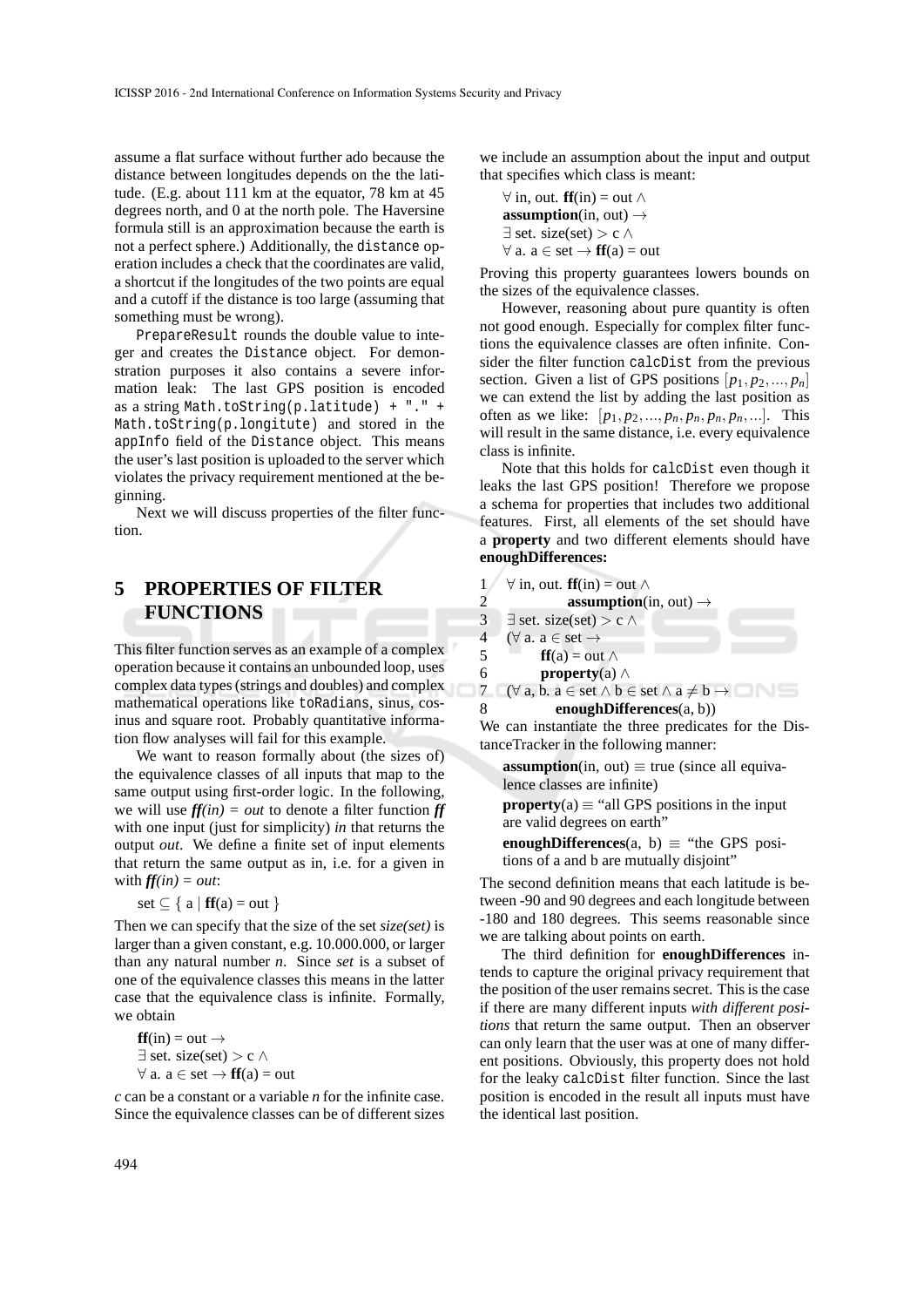For a corrected calcDist function with the leak is removed we can prove the property if we define the constant c of the size of the set as 10.000.000. The next section shows how to prove this property. In the remainder of this section we will discuss our proposed scheme.

Location privacy often requires that an observer/attacker can determine the users position only up to a certain precision, e.g. the attacker can only learn that the user is in a certain area, but not exactly where in this area. The previous definition ("mutually disjoint positions") makes no statement about this because the different positions could be very close to each other. However, we can strenghten **enoughDifferences** by specifying that the distance between two inputs must be larger than, e.g., one kilometer. In this case it is advisable to reduce the required size of the set because the proof is not a mathematical proof about geometry on the surface of a sphere, but a formal proof about the actual implementation of the filter function.

The scheme is also useful for standard examples of filter functions, e.g. a password checker. The filter function checkPW(username, password, database) is called with a (possibly nonexistent) username and a (possibly wrong) password and a database of users and passwords (a key-value store) and returns either true or false. Here, the input is the triple consisting of username, password and database. Obviously, both equivalence classes for the true and false result are infinite since there is an infinite number of usernames and passwords, and the database can contain arbitrary many different entries. So the sheer size does not help.

But we can express that an observer learns nothing about the password (other than what it is not) if the result is false:

```
assumption(in, out) \equiv out = false
```

```
property(a) \equiv
```

```
a.username = in.username \wedgea.password = in.password \wedgea.database.usernames =
   in.database.usernames ∧
(\forall uname. uname \neq a.username ∧
   uname ∈ database →
   lookup(uname, a.database) =
   lookup(uname, in.database))
```

```
enoughDifferences(a, b) \equivtrue
```
The **property** states that all elements of the set have the same provided username and password, and that the databases differ only in the password of the provided username. Since there exist infinitely many strings, there are infinitely many possibly correct passwords. **enoughDifferences** is not needed in this case.

We can also express that an observer learns nothing about the existence or non-existence of other usernames if the result of checkPW is true:

```
assumption(in, out) \equiv out = true
property(a) \equiva.username = in.username \wedgea.\text{password} = in.\text{password}enoughDifferences(a, b) ≡
   a.database.usernames ∩
   b.data base.usernames = \{in.username\}
```
**enoughDifferences** states that all databases in the set contain completely different usernames except for the provided username. This is necessary since the output of checkPW is true.

# **6 PROOF TECHNIQUE**

A filter function like calcDist is translated into an abstract program and algebraic data types suitable for the theorem prover KIV (Ernst et al., 2014). Strings are mapped to algebraically specified strings, Integer to unbounded integers, and double is mapped to finite decimal numbers with arbitrary precision. The decimal numbers are a superset of the Java type double, but a good approximation because precision or the limitations of double are not important for the DistanceTracker. Classes like Activity or Distance (input and output of calcDist) are mapped to corresponding algebraic data types, and sequences are mapped to lists.

The properties listed in section 5 all follow the same schema. Therefore the same proof strategy is applicable. The idea is to inductively construct the set of inputs in the correct manner. For the main property we need a set that

- 1. contains enough elements, and
- 2. each element has a list of valid GPS positions that will compute a given distance, and
- 3. the GPS positions are disjoint.

The idea is to start with an empty set, then add an element that is tied to 0, then a second element tied to 1, and so on until an n-th element tied to n-1 is added with n greater than the required size of the set. "Tying" an element to a number n must be done by encoding n into the GPS positions is such a manner that all elements are different.

Inspection of the filter function shows that the distance d returned by calcDist will always be between 0 and 100000 meters, and that two GPS positions are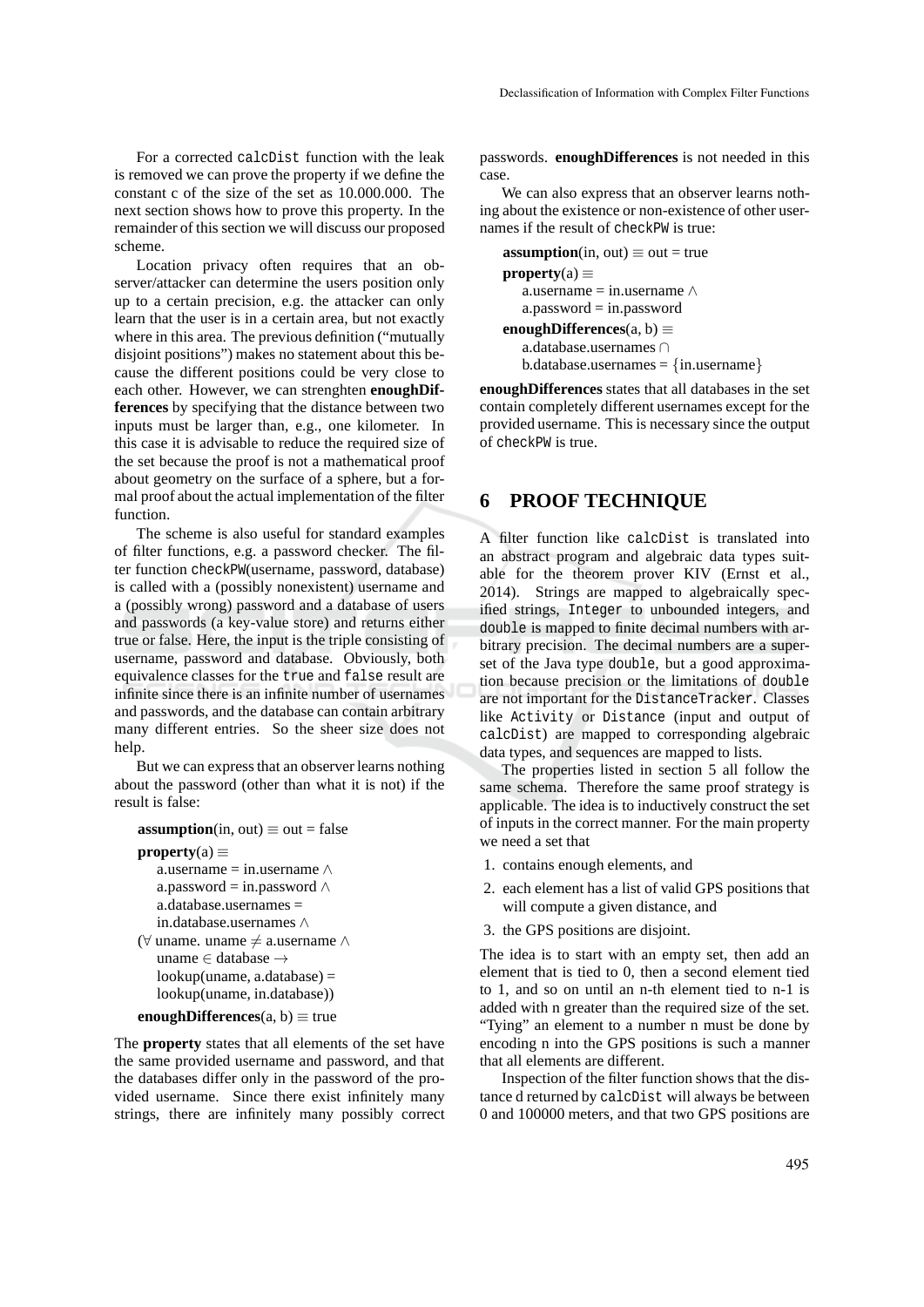enough to cover this distance. Therefore we can construct our first set element by using the following two GPS positions [50, -10] and  $[50 + x, -10]$  (latitude and longitude in degrees) where x is the correct value for distance d. This means we have a track that starts somewhere in Germany and leads straight North. For the next element we start a little bit to the east: [50, - 10 -  $1/y$ ] and  $[50 + x, -10 - 1/y]$ . Again this track leads straight to the North, but is disjoint from the first track and is tied to the number 1 (by the term  $1/y$ ). The next element then is [50, -10 -  $2/v$ ] and [50 + x, -10 - 2/y] and so on. y must be selected so that we obtain enough set elements with valid coordinates. Each track has the correct distance d, has valid coordinates and is disjoint from all other tracks. Hence we have constructed our set and can prove our property. The actual proof for the set construction uses induction on the size of the set n. In the induction step a new element is added with coordinates  $[50, -10 - (n+1)/y]$  and  $[50 + x, -10 - (n+1)/y]$ . We know that the element is new because we require all elements in the set to have values  $\leq$  n. Therefore the actual induction hypothesis is

 $\forall$  i, str. n ≤ 10000000  $\land$  0 ≤ i  $\land$  i < 100000  $\rightarrow$ 

 $\exists$  set. size(set)  $\geq$  n  $\land$  disjoint(set)  $\land$ 

(∀ y. y ∈ set → y.nickname = str ∧

validGPSCoordinates(y) ∧

 $(\exists m. 0 \le m \wedge m \le n \wedge y$ . positions =  $[50, -10 - m/y], [50 + x, 10 - m/y]])$ 

with suitable values for x and y as explained above  $(x = d/111000, y = 10<sup>5</sup>)$ . Even though this formula has a rather complex nesting of quantifiers the proof succeeds smoothly. For other properties and other filter functions another construction of the set elements is needed, but the induction hypothesis follows the same schema and the proof is similar.

The specification and proofs can be found on our website<sup>4</sup>.

# **7 CONCLUSIONS**

Information flow control frameworks often support the controlled release (or declassification) of confidential information. Qualitative and quantitative approaches exist to reason about what or how much information is released. We described a technique that is useable for complex filter functions that are difficult to analyse. As an example we used a Distance-Tracker app where the covered distance is computed from a sequence of confidential GPS positions. This

function uses complex data types and trigonometric operations. We showed that it is not enough to reason about the number of inputs that map to the same output with an example containing a serious leak. We described a scheme to obtain meaningful guarantees together with a generic proof technique. The results are fully integrated into our framework for information flow control.

Future work includes support for a graphical language to model this kind of properties.

### **REFERENCES**

- Alvim, M. S., Andres, M. E., Chatzikokolakis, K., and Palamidessi, C. (2011). On the relation between differential privacy and quantitative information flow. In *ICALP 2011, Part II*, pages 60–76. Springer LNCS 6756.
- Backes, M., Köpf, B., and Rybalchenko, A. (2009). Automatic discovery and quantification of information leaks. In *Proceedings of the 30th IEEE Symposium on Security and Privacy (S&P 2009)*, pages 141–153. IEEE Computer Society.
- Ben Said, N., Abdellatif, T., Bensalem, S., and Bozga, M. (2014). Model-driven information flow security for component-based systems. In Bensalem, S., Lakhneck, Y., and Legay, A., editors, *From Programs to Systems. The Systems perspective in Computing*, volume 8415 of *Lecture Notes in Computer Science*, pages 1–20. Springer Berlin Heidelberg.
- Chatzikokolakis, K., Andrs, M. E., Bordenabe, N. E., and Palamidessi, C. (2013). Broadening the scope of differential privacy using metrics. In *PETS 2013*, pages 82–102. Springer LNCS 7981.
- Clark, D., Hunt, S., and Malacaria, P. (2007). A static analysis for quantifying information flow in a simple imperative language. *J. Comput. Secur.*, 15(3):321–371.
- Cohen, E. S. (1978). Information transmission in sequential programs. In DeMillo, R. A., Dobkin, D. P., Jones, A. K., and Lipton, R. J., editors, *Foundations of Secure Computation*, pages 301–339. Academic Press.
- Enck, W., Octeau, D., McDaniel, P., and Chaudhuri, S. (2011). A study of android application security. In *Proceedings of the 20th USENIX conference on Security*, SEC'11, pages 21–21, Berkeley, CA, USA. USENIX Association.
- Ernst, G., Pfähler, J., Schellhorn, G., Haneberg, D., and Reif, W. (2014). KIV: overview and VerifyThis competition. *International Journal on Software Tools for Technology Transfer*, pages 1–18.
- Giacobazzi, R. and Mastroeni, I. (2005). Adjoining declassification and attack models by abstract interpretation. In *Proc. European Symp. on Programming*, pages 295–310. Springer LNCS 3444.
- Goguen, J. and Meseguer, J. (1982). Security policies and security models. In *IEEE Symposium on Security and privacy*, volume 12.

<sup>4</sup>The direct link is: https://swt.informatik.uni-augsburg.de/swt/ projects/iflow/DistanceTrackerComplexFilterSite/index.html